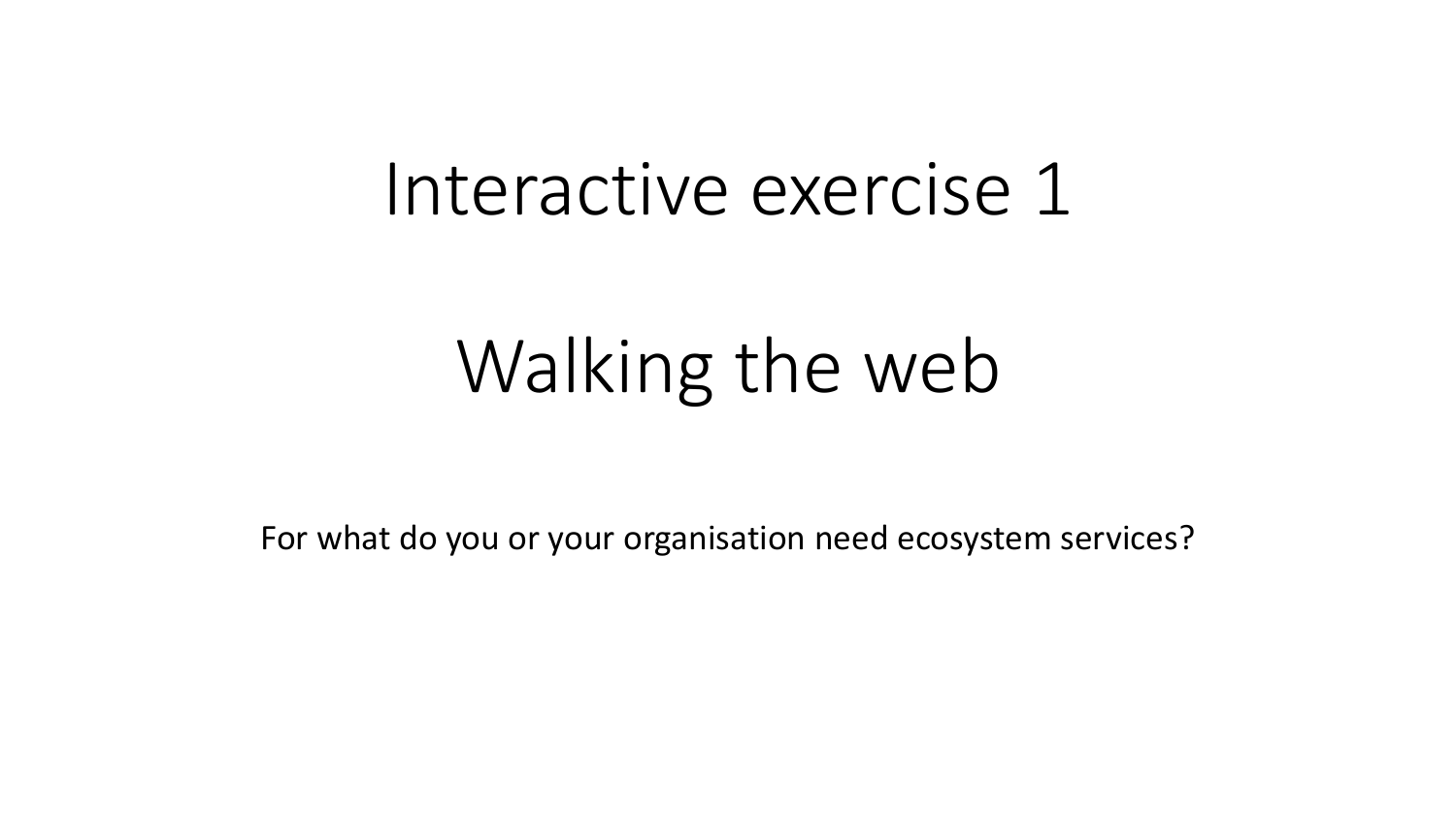### Walking the web

- Questions on the floor
- Arrows with the answers
- Follow them
- Write down your answers on the flap over

• Happy exercise !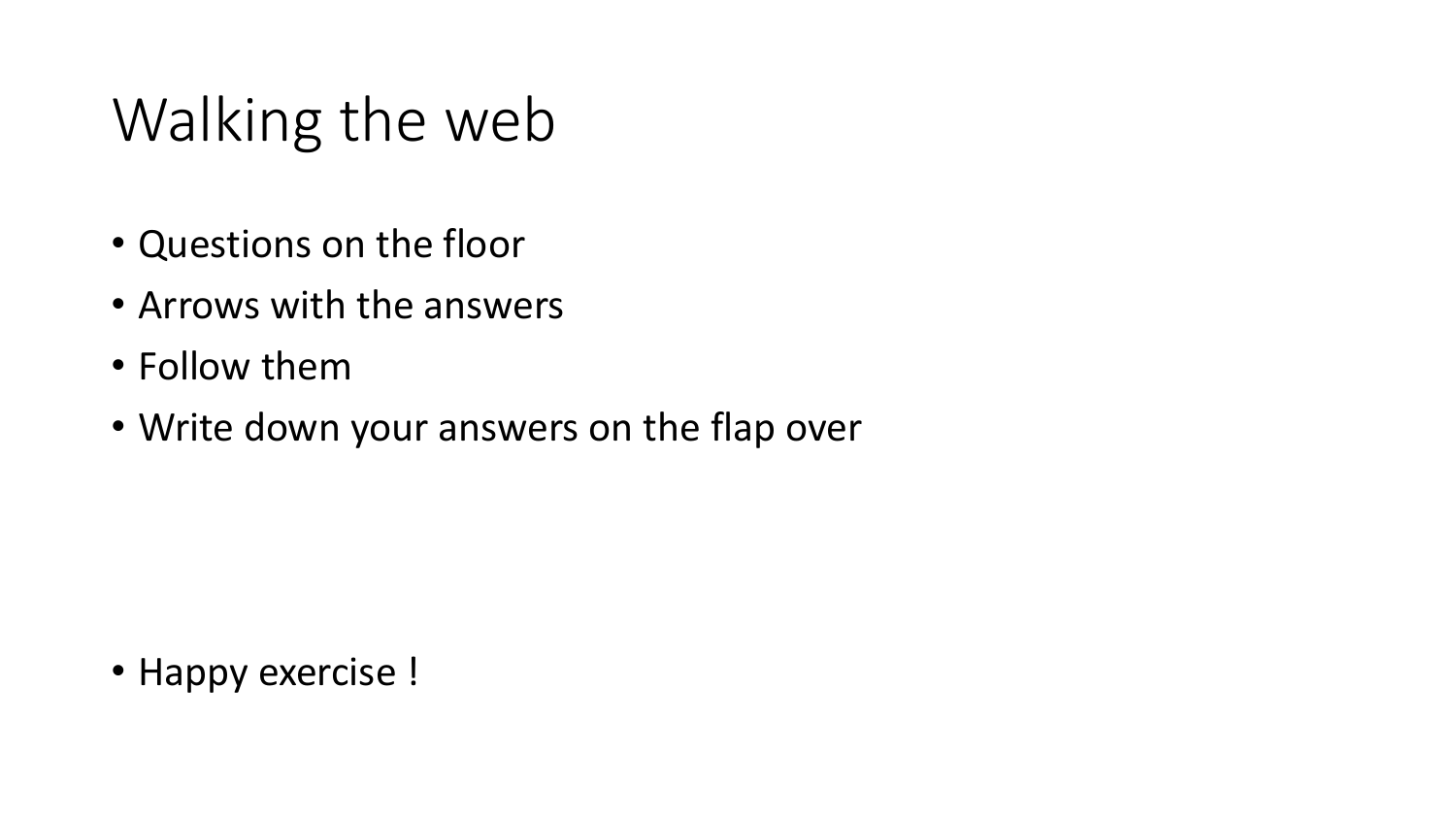# Interactive exercise II

Selecting a tool and guidance documents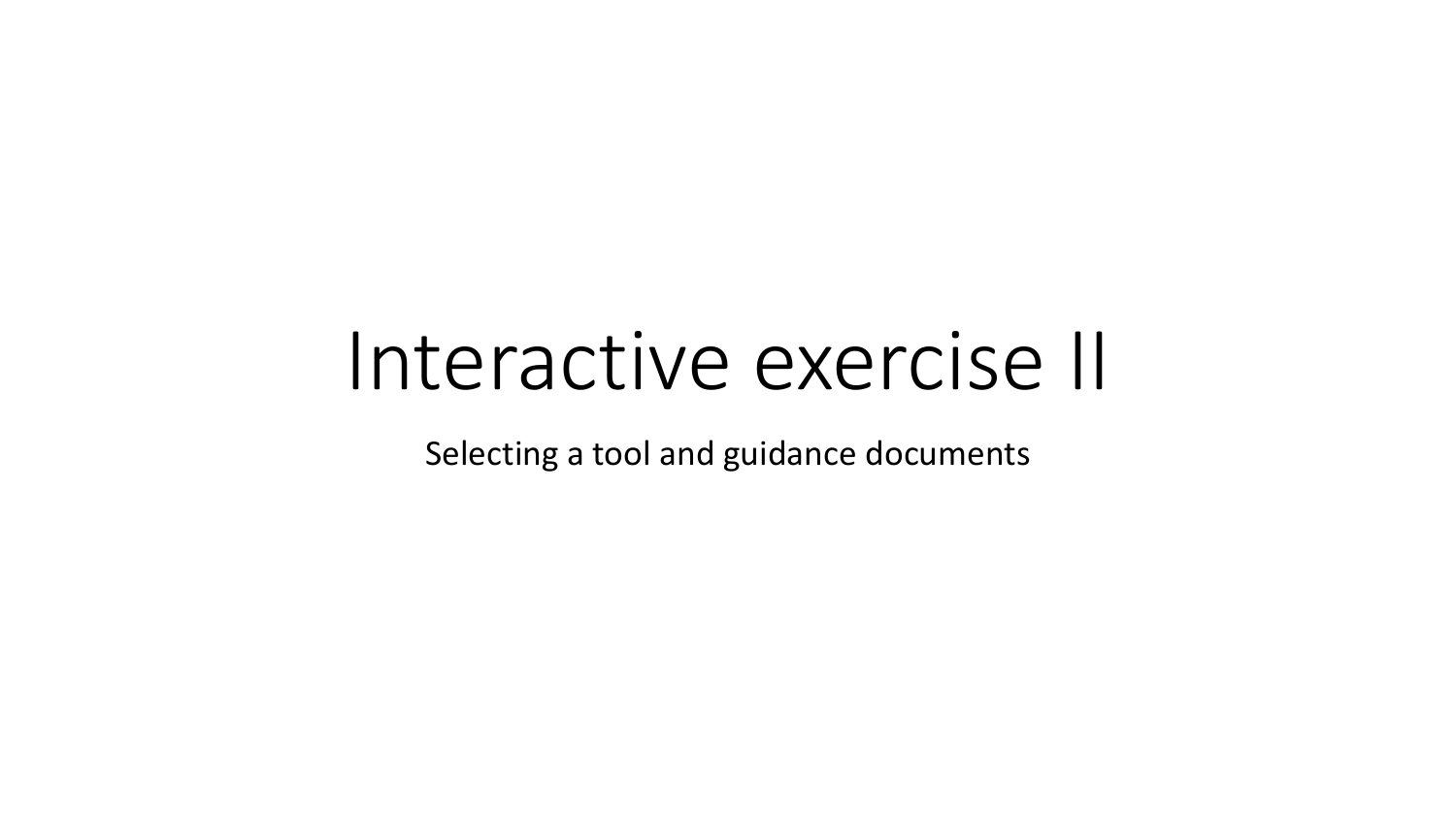## Selecting a guidance document or model – is like buying a car -know what you want



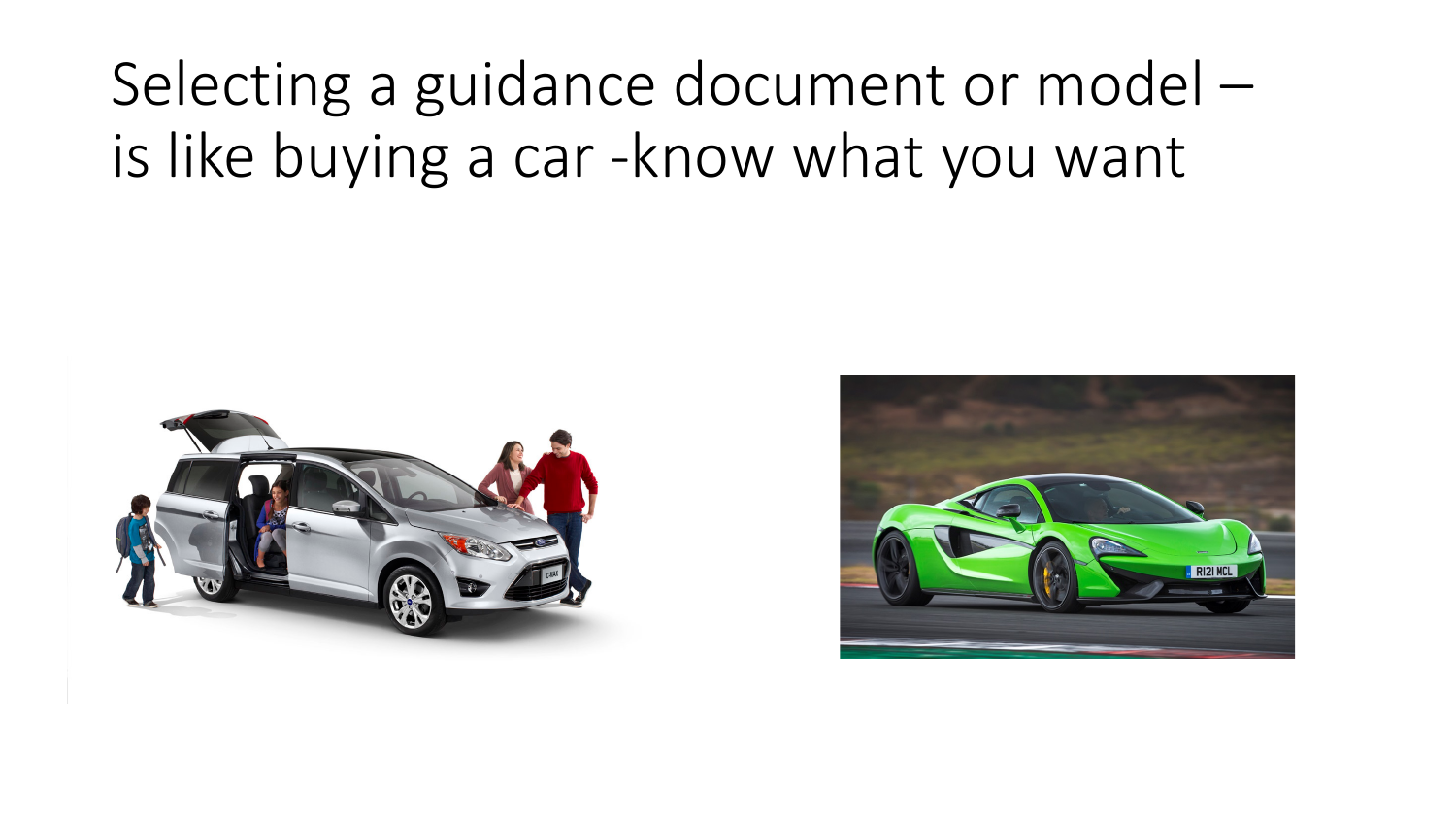#### Some issues to consider

- 1) Do we want to be able to use the tool in house and if so which expertise do we have? (complex tool/ easy to use tool) ?
- 2) Do we have budget to acquire a tool (can it be downloaded /ordered either for free of for a license)?

3) Which ecosystem services are we interested in ( which and which type/ number of ecosystem services does it distinguish: Providing (P), Cultural (C) Regulating (R)?

4) Do we want to value or monetarize services?

5) Do we want to show the results in maps or not and do I then have also the data needed for the model

6) Do we want to use it to review future scenario's or planning options or not?

7) Do we want to use the tool in a participatory planning process?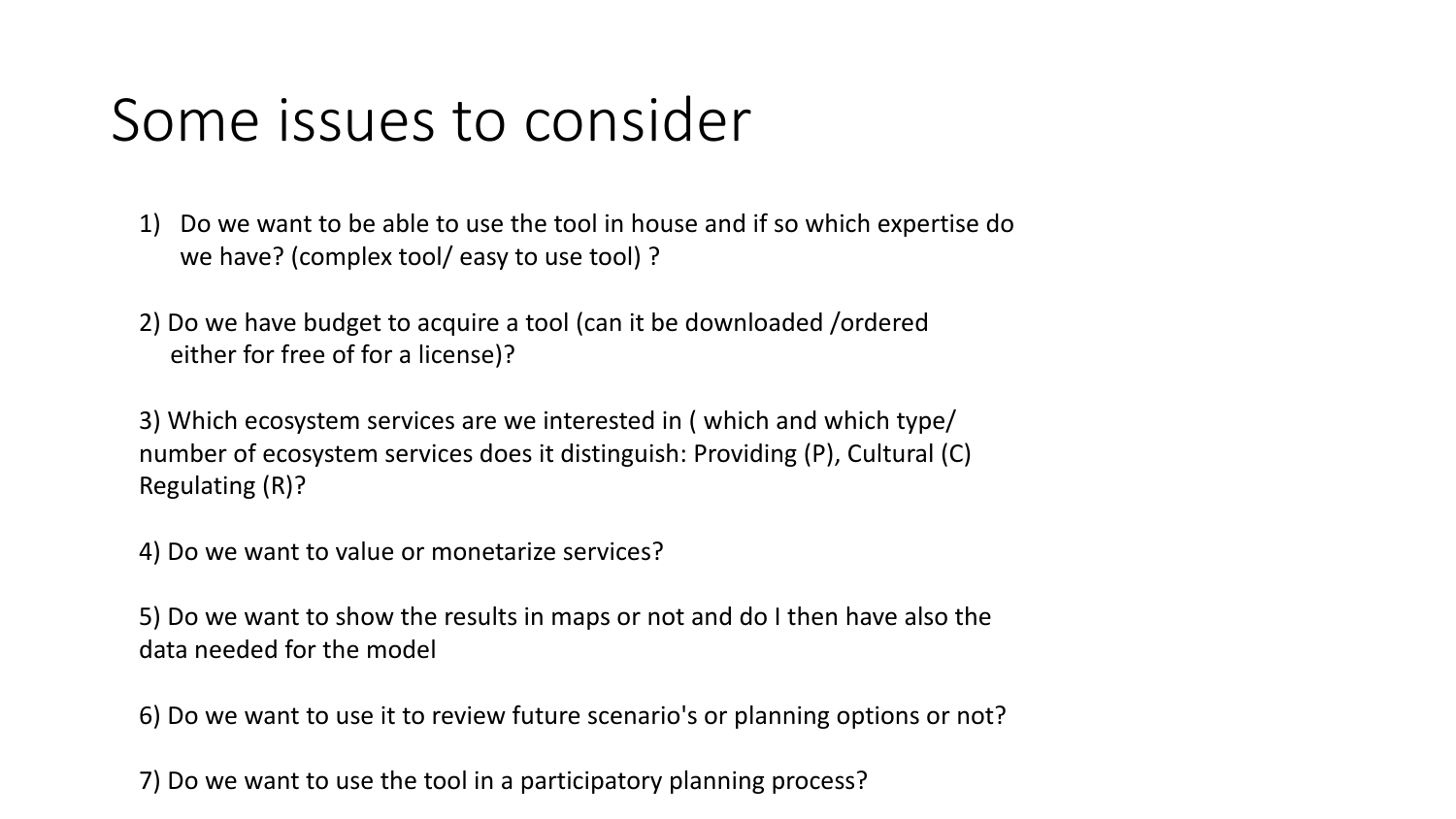### Short exercise

- Paper on the table They contain some of the questions mentioned above
- Choose for each question your preference
- See the options and look which models scores best
- Write down your top 3 on the paper
- Transfer you top 3 on the flap-over
- Based on your preferences we will show you some of the models